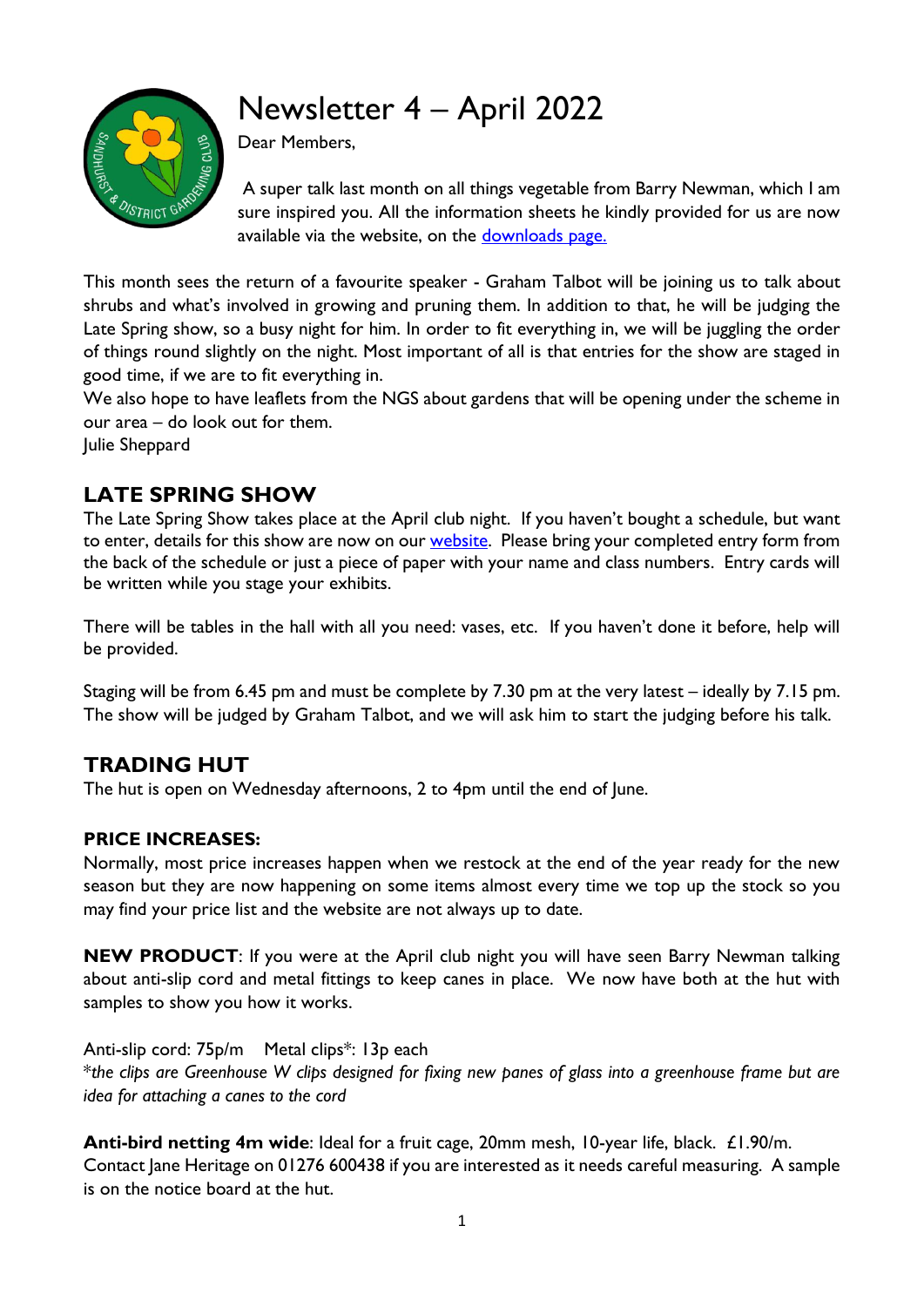**SEED SOWING**: There is a good range of products at the hut to help with seed sowing and potting on: Half size propagator sets: £3.30 each Propagator lids for seed trays: half size 55p, full size £1.00 Jiffy Fibre Pots Peat-Free 8cm: £1 for 10 \*\*Root trainers (tray, lid & 32 cells):  $£6.60$  per set (32 cells  $£4.20$ , tray  $£1.20$ , lid  $£1.20$ ) Labels: 4": 10 for 10p 6": 10 for 15p *\*\* Price increase but still excellent value for money.*

#### **GROWBAGS**

Erin Super-Size Gro'bag 35L: £3.85 New Horizon Peat Free Tomato Planter: £5.15

#### **FUTURE OF THE HUT – CLOSURE?**

The hut will have to close in due course if there is not a team in place to take over managing it by the end of the year. Don't let that happen so contact Jane to find out more. Contact details at the end the newsletter.

#### **PLANT SALE - with tea and cake!**

**WHEN?** Saturday 28th May, 10:00am - 2:00pm **WHERE?** 13 Broom Acres, Sandhurst, GU47 8PN **WHAT?** Lots of plants and lots of cake!



Please come along to the Sandhurst Gardening Club Plant Sale; new this year is tea and home-made cakes!

Please bring plant contributions if you can. Get rid of that plant you never wanted, sow a few extra seeds, strike some cuttings or make some divisions to contribute plants to the sale. Either drop them off beforehand at the Plant Sale address (above) or bring them along on Plant Sale Day. More plant stock **=** more choice **=** more money raised.

Come along and nosey at what other members have been growing. Bag some new plant additions for yourself and catch-up with friends over some temptingly wicked cake, a cup of tea and a good sitdown.

Don't worry if you can't make it on Saturday, plant stock left over will be taken to the Trading Hut on Sunday 29th May.

Thanks, Sunil

# **TRIPS AND OUTINGS**

Holiday to the wonderful Isle of Wight 16th May 2022

All payments have been made and I thank you for the prompt action. I hope to have details of the itinerary for our trip at club night.

#### Sir Harold Hillier Gardens in Romsey

Coach trip to Harold Hillier Gardens on Saturday 17th September 2022. Cost of the outing £28.00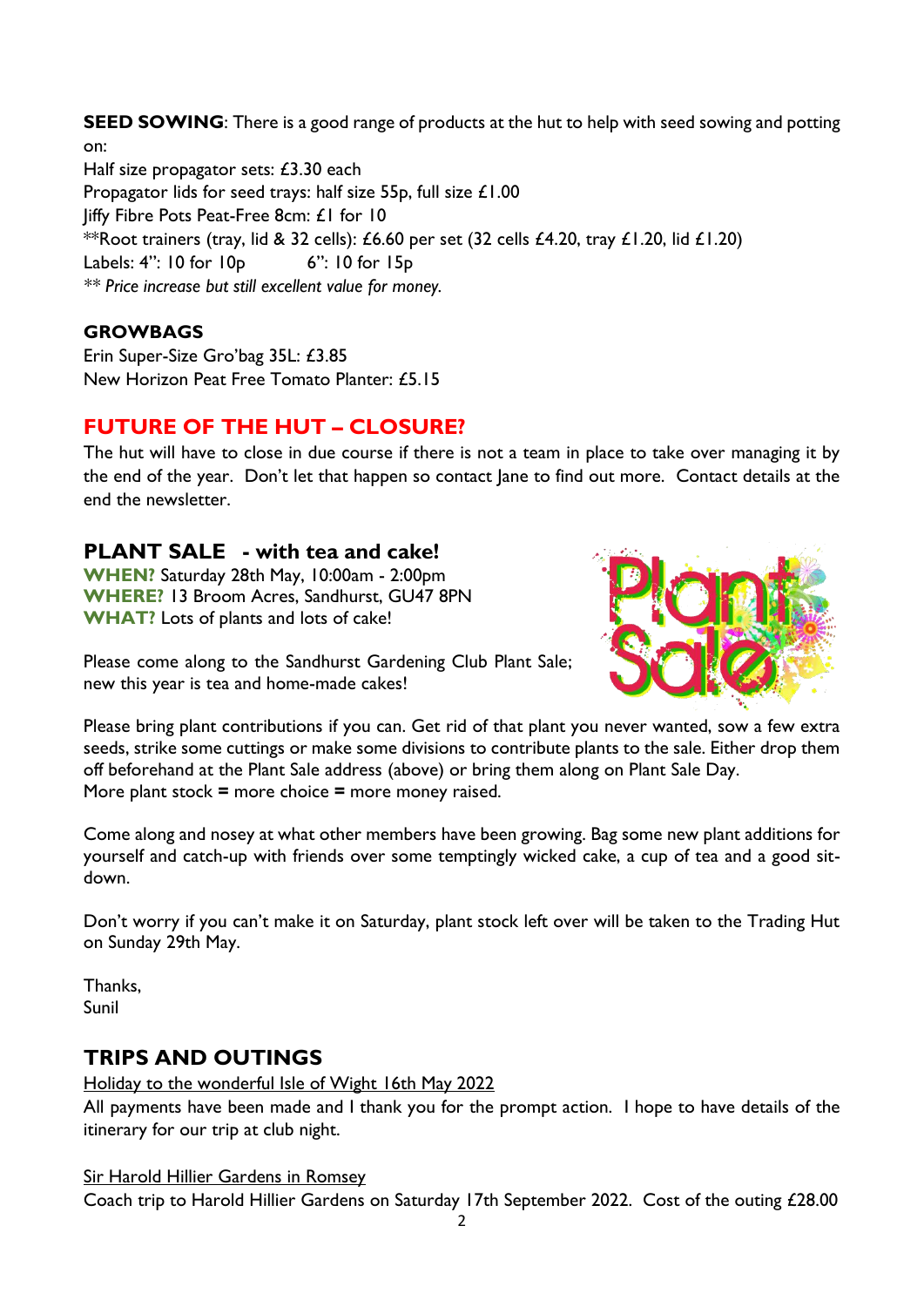The Sir Harold Hillier Gardens is an arboretum comprising 72 hectares accommodating over 42,000 trees and shrubs in about 12,000 taxa, notably a collection of oaks, camellia, magnolia and rhododendron.

I am taking bookings and payment for the trip at club night on the 20th April 2022. Sheila Davenport

# **DAFFODIL SHOW RESULTS 2022**

**Entries: 48 Entrants: 13**

| <b>Class</b>    | l st               | 2 <sub>nd</sub>    | 3rd                    |
|-----------------|--------------------|--------------------|------------------------|
|                 | Peter Radband      | <b>Tony Winter</b> | Carole Killick         |
| $\mathbf{2}$    | Peter Radband      | Carole Killick     | <b>Tony Winter</b>     |
| $\overline{3}$  | Rachel Parker      | Lorna Neighbour    | <b>Tony Winter</b>     |
| 4               | <b>Tony Winter</b> | Margaret Finch     | Liz Crow               |
| 5               | Philip Thompson    | <b>Tony Winter</b> | <b>Maxine Williams</b> |
| 6               | <b>Tony Winter</b> | Margaret Finch     | Liz Crow               |
| $7^{\circ}$     | <b>Tony Winter</b> |                    |                        |
| 8               | <b>Tony Winter</b> | Peter Radband      | Liz Crow               |
| 9               | Liz Crow           | Peter Radband      | $\blacksquare$         |
| $\overline{10}$ | Margaret Finch     | <b>Tony Winter</b> | Peter Radband          |
| $\mathbf{H}$    | Margaret Finch     | Carole Hickman     | Jean Edwards           |
| $\overline{2}$  | <b>Tony Winter</b> | Peter Radband      | $\blacksquare$         |
| 13              | Peter Radband      | <b>Tony Winter</b> | $\blacksquare$         |

# **Highest Points**

# **The Barclays Bank Cup: Tony Winter**



# **MEMBERSHIP CARDS**

If you paid your membership fee online there is a membership card waiting for you at the trading hut and at club night. This gives all the club night and show dates, also the trading hut opening times and dates throughout the year. Please come and collect yours.



Those members who were at the March club night were able to join the committee in saying a hearty 'thank you' to Gill Clark who has decided to stand down as a committee member after more than 10 years. While not holding a specific role, Gill has always been involved in all aspects of club events, be it serving teas, helping on stalls, working in the hut… the list continues. The committee in particular would like to acknowledge